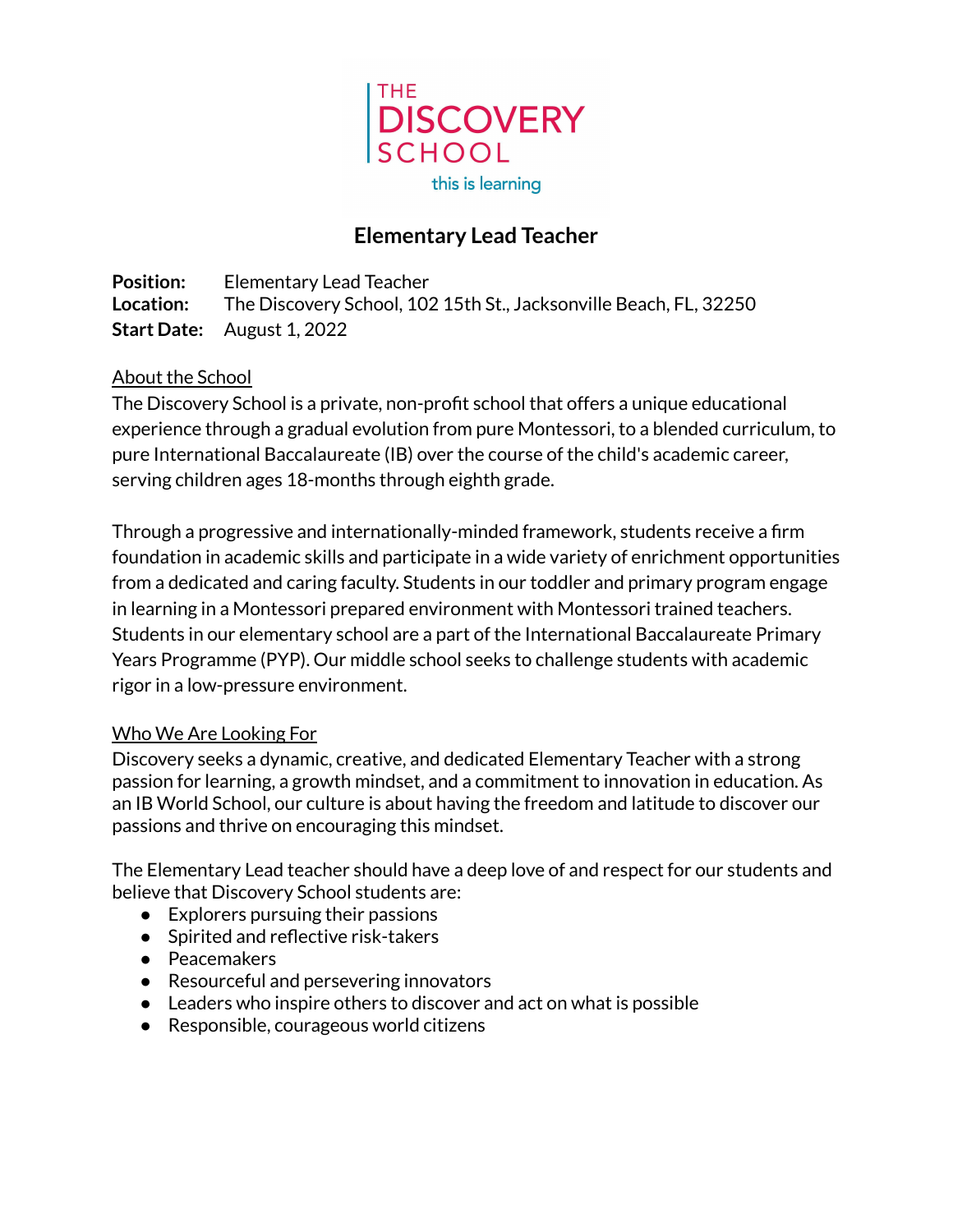

#### **Job Summary:**

The Discovery School Elementary Lead Teacher understands and promotes the school's mission, vision, core values, and policies both within and outside the immediate school community. The elementary teacher is responsible for providing an International Baccalaureate Primary Years Programme (IB-PYP) that supports the children's individual needs.

The Teacher is responsible for interpreting and implementing all classroom-based assessments as indicated in the School's curriculum guide. The Lead Teacher is also accountable for regularly evaluating the program to ensure children's social, emotional, and academic needs are met according to the Florida Council of Independent Schools, IB-PYP, and state licensing standards. The Lead Teacher is professionally responsible for implementing best practices based on current research in education.

This job requires the employee to spend most working hours with young children. This includes but is not limited to standing, bending at the waist, kneeling, sitting on the floor, and lifting.

#### **Normal Hours:**

- Monday thru Friday that school is in session 7:30 am 4:00 pm
- Other hours as required and deemed necessary by the Head of School

Planning, Preparation, Instruction, Communication:

- The teacher creates instruction that supports the development of the child's cognitive, emotional, social, physical, and spiritual growth.
- The teacher uses the School Curriculum, IB standards, and current research-based best instructional practices to develop integrated units of inquiry and instruction that meet both the group and individual needs of students.
- The teacher is responsible for maintaining an ongoing dialogue with the PYP Coordinator and specialty teachers, coordinating curriculum integration and implementation.
- The teacher works with students of various abilities assigned to the classroom, including those with learning differences as diagnosed. The teacher may be required to participate in child study team meetings, training, and planning cooperatives to meet each child's needs.
- The teacher uses various assessment tools/strategies such as observations, children's work samples, continuums of development, NWEA Map, portfolios, etc., to help make instructional decisions for individual students.
- The teacher is responsible for preparing a peaceful environment in which the furnishings and materials are complete and correspond to the needs of the group;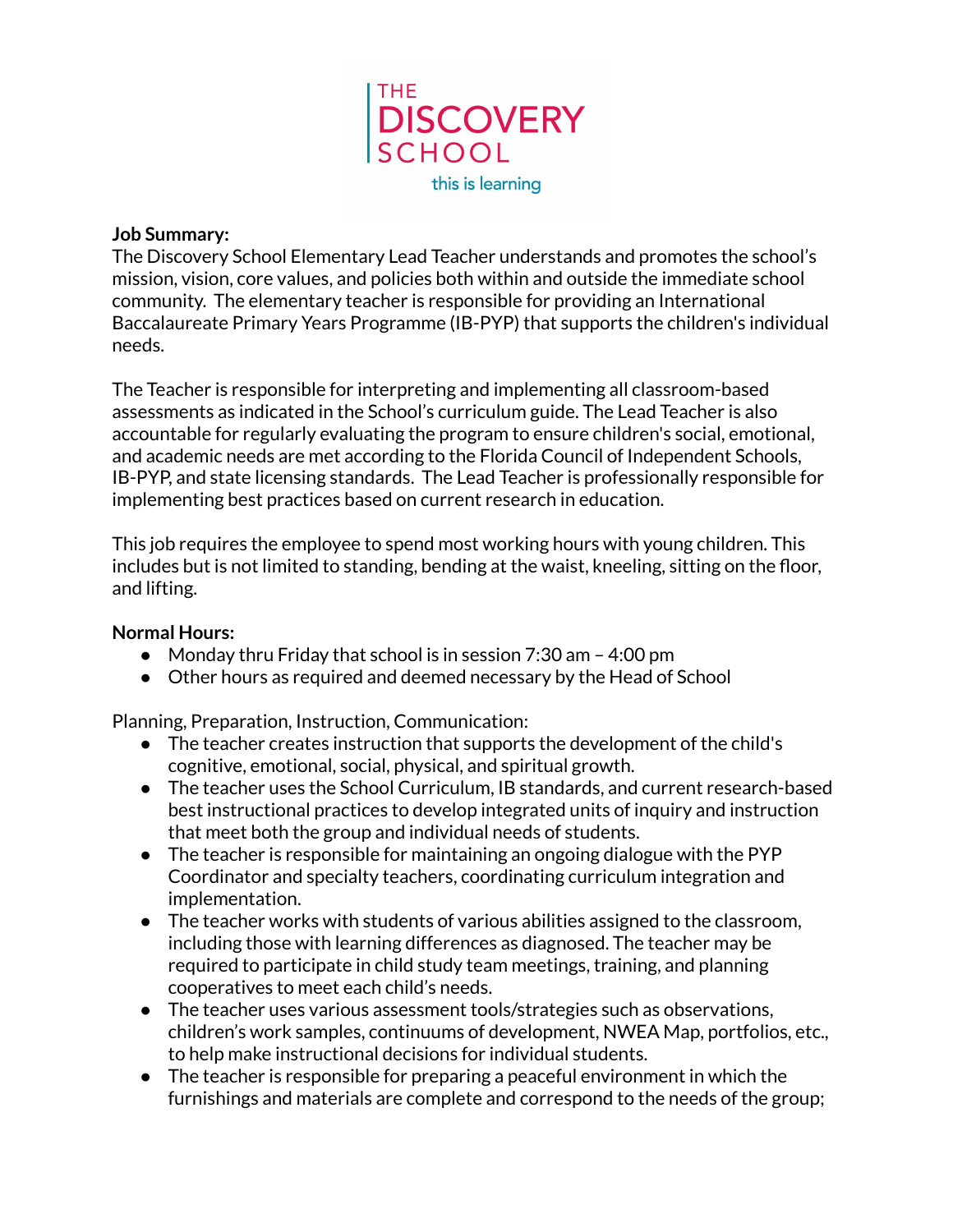

for maintaining a clean, orderly, and attractive environment, including the care and maintenance of plants, animals, classroom materials, and equipment; for communicating needs for the classroom in accordance with school policy, i.e., maintaining inventory of classroom materials and any additional materials needed.

- The teacher creates an environment that demonstrates rapport with respect and kindness for all students and between students. The teacher models and teaches conflict resolution and problem-solving strategies in the classroom.
- The teacher promotes an understanding and appreciation of all cultures.
- The teacher promptly reports discipline concerns beyond typical classroom strategies to the IB Coordinator and/or Director. A meeting with parents may be needed.
- The teacher is responsible for the safety of the children left in their charge, within the classrooms, and on the playground until dismissed to a responsible adult. The teacher is responsible for the appropriate treatment and well-being of all children, based on respect. No child should ever be left unsupervised either inside or outside the classroom, except when directed by the teacher.
- The teacher is responsible for understanding and implementation of the School Emergency Operations Plan and must follow School-wide security protocols.
- The teacher is responsible for communication that supports an understanding of the school's program, develops positive relationships within the school community, and protects the privacy and confidentiality of each student and family in the school community.
- The teacher establishes a positive relationship with the parents of the students and maintains regular communication with parents with regard to their child's specific needs. The teacher provides for parent and/or student-led conferences, meetings, and communication throughout the school year in accordance with school policy. The teacher responds to parent concerns in a timely manner.
- The teacher communicates to parents and others about the classroom and curriculum in the school community. The teacher executes on PREP (Parent Education and Retention Program) and is imbued with Discovery's Be Our Guest attitude.

## **Qualifications**:

- Bachelor degree, Masters degree in education a bonus but not required.
- At least 3 years of teaching experience.
- Experience with IB and/or progressive learning approaches.
- $\bullet$  Comfortable with integration of technology as a tool enabling learning.
- Deep capability to engage in differentiated instruction strategies.
- Ability to make connections across disciplines, respond to students' ideas and inquiry by adapting lesson plans.